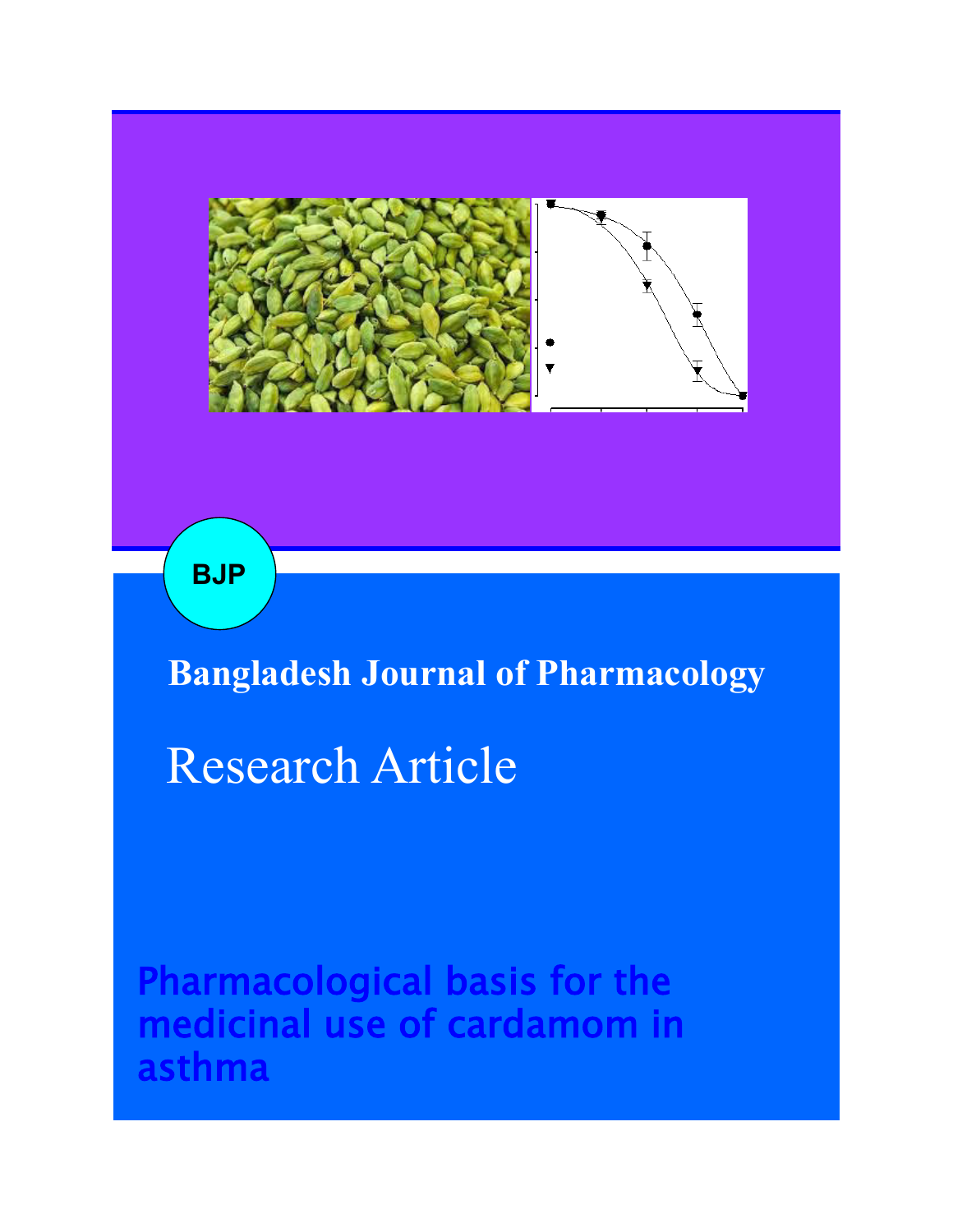A Journal of the Bangladesh Pharmacological Society (BDPS) **Bangladesh J Pharmacol 2011; 6: 34-37** 

Journal homepage: www.banglajol.info Abstracted/indexed in Academic Search Complete, Agroforestry Abstracts, Asia Journals Online, Bangladesh Journals Online, Biological Abstracts, BIOSIS Previews, CAB Abstracts, Current Abstracts, Directory of Open Access Journals, EMBASE/Excerpta Medica, Global Health, Google Scholar, HINARI (WHO), International Pharmaceutical Abstracts, Open J-gate, Science Citation Index Expanded, SCOPUS and Social Sciences Citation Index **ISSN**: 1991-0088 (Online)

# Pharmacological basis for the medicinal use of cardamom in asthma

# **Arif-ullah Khan1,2, Qaiser Jabeen Khan1,3 and Anwarul-Hassan Gilani<sup>1</sup>**

*<sup>1</sup>Natural Product Research Division, Department of Biological and Biomedical Sciences, Aga Khan University*  Medical College, Karachi 74800, Pakistan; <sup>2</sup>Institute of Pharmaceutical Sciences, Kohat University of Science and Technology, Kohat 26000, Pakistan; <sup>3</sup> Faculty of Pharmacy and Alternative Medicine, The Islamia University of *Bahawalpur 63100, Pakistan.*

| <b>Article Info</b>                                                                                                                                                       |               | <b>Abstract</b>                                                                              |
|---------------------------------------------------------------------------------------------------------------------------------------------------------------------------|---------------|----------------------------------------------------------------------------------------------|
| Received:                                                                                                                                                                 | 30 July 2011  | Cardamom (Elettaria cardamomum) is widely used in folk medicine for the                      |
| Accepted:                                                                                                                                                                 | 1 August 2011 | treatment of asthma. This study describes its airways relaxant potential, with               |
| <b>Available Online:</b>                                                                                                                                                  | 3 August 2011 | elucidation of possible underlying mechanism. Crude extract of cardamom                      |
| DOI: 10.3329/bjp.v6i1.8133                                                                                                                                                |               | which tested positive for alkaloids, flavonoids, saponins, sterols and tannins,              |
|                                                                                                                                                                           |               | when tested against carbachol-mediated bronchoconstriction in rats under                     |
|                                                                                                                                                                           |               | anesthesia, dose-dependently (10-100 mg/kg) suppressed the carbachol (1                      |
|                                                                                                                                                                           |               | $\mu$ mol/kg)-evoked increase in the inspiratory pressure. In isolated rabbit                |
|                                                                                                                                                                           |               | trachea tissues, crude extract of cardamom caused relaxation of both                         |
| Cite this article:<br>Khan A, Khan QJ, Gilani AH. Phar-<br>macological basis for the medicinal<br>use of cardamom in asthma. Bangla-<br>desh J Pharmacol. 2011; 6: 34-37. |               | carbachol (1 $\mu$ M) and high K <sup>+</sup> (80 mM)-induced contractions, like that caused |
|                                                                                                                                                                           |               | by verapamil, suggesting its Ca <sup>++</sup> channel blockade action. These results         |
|                                                                                                                                                                           |               | indicate that cardamom exhibits bronchodilatory effect, mediated through                     |
|                                                                                                                                                                           |               | Ca <sup>++</sup> antagonist mechanism, which provides sound mechanistic background           |
|                                                                                                                                                                           |               | for its medicinal use in asthma.                                                             |
|                                                                                                                                                                           |               |                                                                                              |

# **Introduction**

*Elettaria cardamomum* Maton (family: Scitaminaceae) commonly known as "cardamom" and locally known as "elaichi" is a perennial herb, indigenous to India, Pakistan, Myanmar and Sri Lanka (Nadkarni, 1976). In addition to its wide use for culinary purpose, cardamom has been used in traditional medicine for asthma, constipation, colic, diarrhea, dyspepsia, hypertension, epilepsy and is considered useful as antibacterial, antifungal, antiviral, carminative, diuretic and stomachic (Kapoor, 1990; Duke et al., 2002). Phytochemical studies revealed that cardamom contains a-terpineol, myrcene, heptane, subinene, limonene, cineol, menthone,  $\alpha$ -pinene,  $\beta$ -pinene, linalol, nerolidol,  $\beta$ -sitostenone, phytol, eugenyl acetate, bisabolene, borneol, citronellol, geraniol, geranyl acetate, stigmasterol and terpinene (Gopalakrishnan et al., 1990; Duke, 1992). Despite the fact that cardamom has been used medicinally, it has not been widely studied to rationalize its use in hyperactive status of airways, asthma. In this study, we evaluated that the bronchodilatory effect of cardamom is mediated through Ca<sup>++</sup> channel blockade, which provide pharmacological rational for its effectiveness in the asthma.

# **Materials and Methods**

#### *Plant material and preparation of extract*

Dried fruits of cardamom were purchased from a local market in Karachi and the sample voucher (EC-SE-07- 04-54) was submitted to the Department of Biological and Biomedical Sciences herbarium, Aga Khan University, Karachi. After cleaning of adulterant material, the fruits were ground with an electric grinder into a coarse powder. Extraction and fractionation was carried out as



This work is licensed under a Creative Commons Attribution 3.0 License. You are free to copy, distribute and perform the work. You must attribute the work in the manner specified by the author or licensor.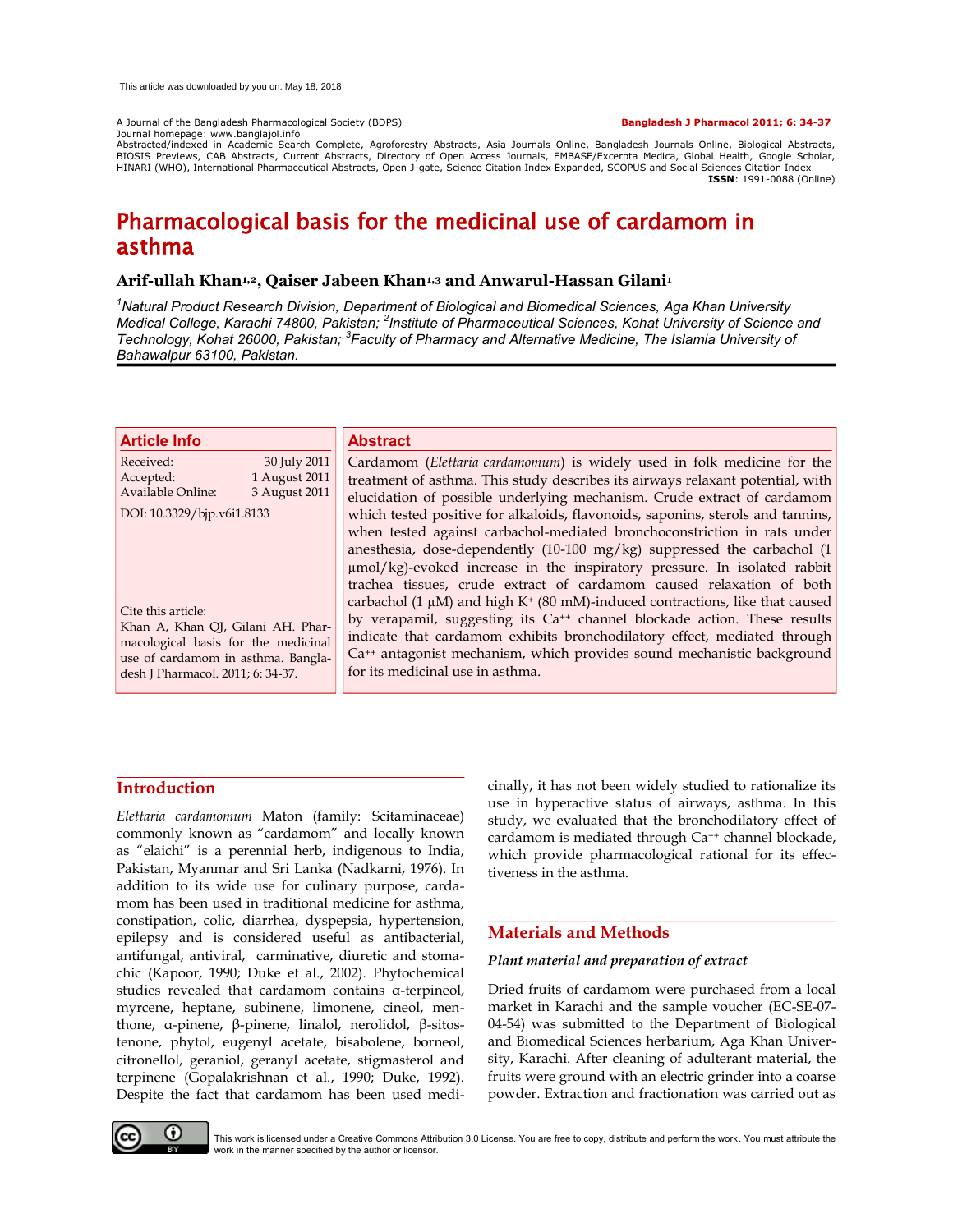described previously. About 986 g of ground material was soaked in 4 liters of the aqueous-methanol (70%) for three days with occasional shaking. It was filtered through a muslin cloth and then through a Whatman qualitative grade 1 filter paper. This procedure was repeated twice and the combined filtrates were evaporated on rotary evaporator under reduced pressure (- 760 mmHg) to a thick, semi-solid pasty mass of dark brown color; i.e. the crude extract of cardamom, yielding approximately 10.8%, soluble in saline/distilled water.

#### *Animals*

Animals used in this study, such as Sprague-Dawley rats (230-260 g) and rabbits (1.5-2.0 kg) of either sex and local breed were housed at the Animal House of the Aga Khan University, maintained at 23-25ºC. Experiments performed complied with the rulings of the Institute of Laboratory Animal Resources, Commission on Life Sciences, National Research Council (1996) and approved by Ethical Committee of Aga Khan University.

### *Chemicals*

Carbachol, salbutamol and pentothal sodium (thiopental sodium) were respectively obtained from Sigma Chemicals Co., USA, Glaxo Wellcome and Abbot Laboratories, Karachi, Pakistan. Chemicals for Krebs solutions include: Potassium chloride (Sigma Chemical Company), calcium chloride, glucose, magnesium sulfate, potassium dihydrogen phosphate, sodium bicarbonate and sodium chloride (E. Merck, Germany). The chemicals used in phytochemical analysis include: Acetic anhydride, aluminum chloride, ammonium hydroxide, Dragendorff's reagent, ferric chloride (Sigma Chemical Co, USA), benzene, chloroform, hydrochloric acid and petroleum ether (BDH Laboratory supplies, England). All the chemicals used were of analytical grade available.

# *Phytochemical screening*

Preliminary screening of the plant extract for various phytochemical classes was carried out following the reported methods (Gilani et al., 2007). Alkaloids were tested by using Dragendorff's reagent. Appearance of yellow color with  $AICl<sub>3</sub>$  reagent and green or black with aqueous FeCl<sub>3</sub> detects flavonoids and tannins respectively. Plant material treated with petroleum ether and subsequently extracted with  $CHCl<sub>3</sub>$  was noted for green to pink or pink to purple color after reaction with acetic anhydride and HCl in succession to detect sterols and terpenes respectively. Saponins were detected on the basis of froth upon vigorous shaking. The observation of yellow florescence under UV light on filter paper impregnated with the vapors from boiling extract indicates the presence of coumarins. Benzene extract prepared from acidified plant material was treated with

NH4OH for anthraquinones based on the appearance of pink, violet or red color.

#### *Bronchodilatory activity*

Rats were anaesthetized with sodium thiopental (Pentothal, 80-100 mg/kg, i.p.), than incubated with a tracheal tube and ventilated with a volume ventilator (Miniature ideal pump, Bioscience, UK) adjusted at a rate of 70-80 strokes/min to deliver 7-10 mL/kg of room air. A polyethylene catheter was inserted into the jugular vein for drugs administration. Changes in airways resistance (mmHg) were measured by a pressure transducer (MLT -1199) connected to side arm of tracheal cannula and recorded by PowerLab 4/25 with running chart software via Quad bridge amplifier (ADInstruments, Australia). Bronchoconstriction was induced with carbachol  $(1 \mu \text{mol/kg})$ , which was reversed within 7-10 min. The test drug was given to the animals 5-8 min prior to administration of carbachol. The responses were expressed as the percent reduction of the carbachol-evoked bronchospasm (Khan and Gilani, 2009).

#### *Isolated rabbit trachea*

Trachea from rabbit, sacrificed by blow on back of head was dissected out and kept in Kreb's solution. The tracheal tube was cut into rings, 2-3 mm wide, each containing about two cartilages. Each ring was opened by a longitudinal cut on ventral side, forming a tracheal chain with smooth muscle in the center and cartilaginous portions on the edges. Each preparation was then mounted in 20 mL tissue bath containing Kreb's solution, maintained at 37ºC and aerated with carbogen (5%  $CO<sub>2</sub>$  in 95%  $O<sub>2</sub>$ ). The composition of Kreb's solution was (mM): NaCl 118.2, NaHCO<sub>3</sub> 25.0, CaCl<sub>2</sub> 2.5, KCl 4.7, KH2PO4 1.3, MgSO4 1.2 and glucose 11.7 (pH 7.4). A tension of 1 g was applied to each of the tracheal strip and was kept constant throughout the experiment. The tissue was equilibrated for 1 hour before the addition of any drug. Then sustained contractions of the agonists, carbachol (1  $\mu$ M) and/or K<sup>+</sup> (80 mM) were obtained and tracheo-relaxant effect of the test material was assessed by adding in a cumulative fashion. Carbachol is a cholinergic agonist, known to cause bronchoconstriction via stimulation of muscarinic receptors (Gilani et al., 2010). High K+ (**>**30 mM) is known to cause smooth muscle contractions through opening of voltagedependent L-type Ca<sup>++</sup> channels, thus allowing influx of extracellular Ca++ causing a contractile effect and the substance causing inhibition of high K+-induced contraction is considered as inhibitor of Ca++ influx (Godfraind et al., 1986). The changes in isometric tensions of the tracheal strips were measured via a force -displacement transducer (FT-03) using a Grass model 7 Polygraph (Grass Instrument Company, Quincy, MA, USA).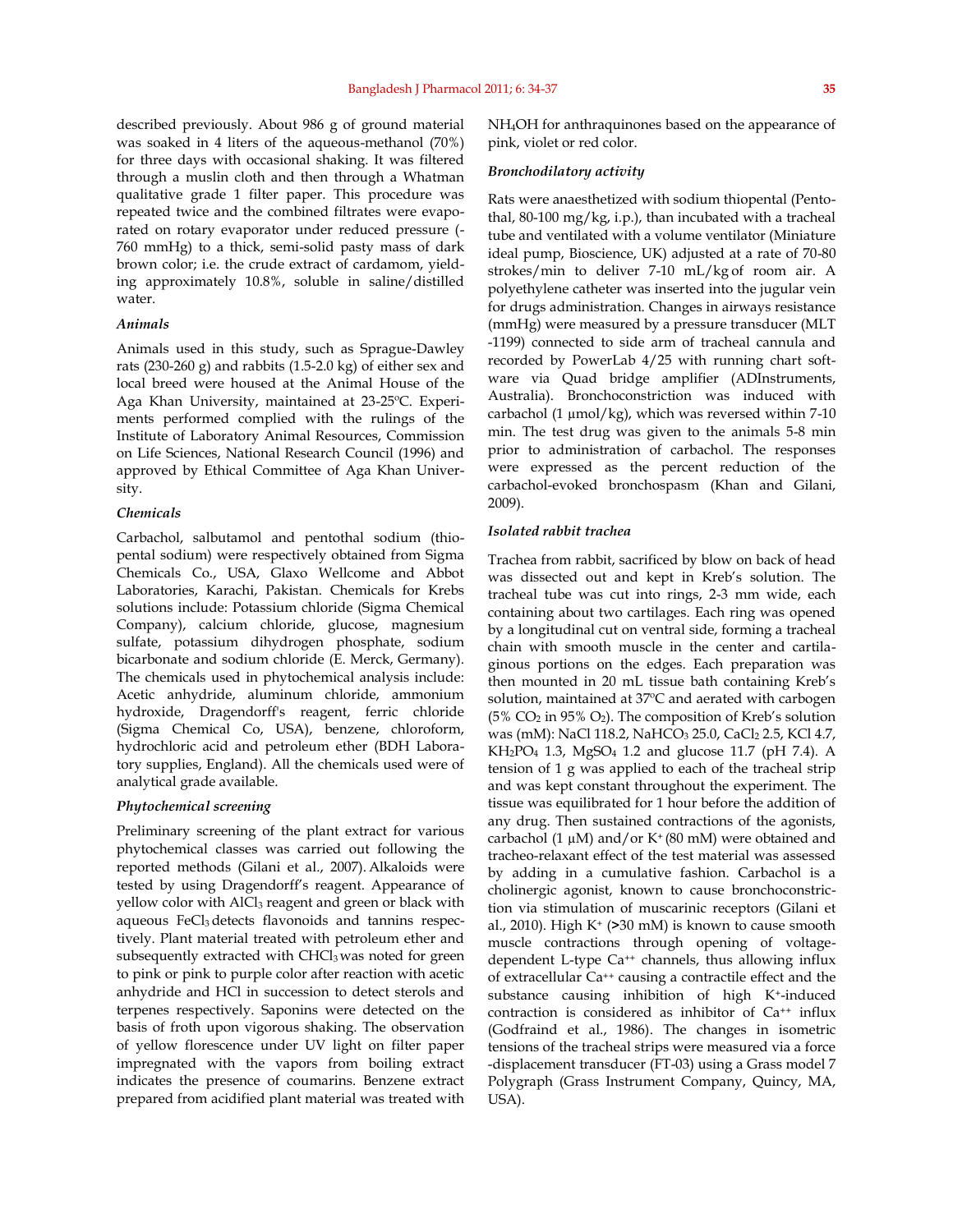# *Statistical analysis*

The data expressed are mean  $\pm$  standard error of mean (SEM, n= number of experiment) and the median effective concentrations  $(EC_{50})$  with 95% confidence intervals (CI), analyzed by using GraphPad program (GraphPAD, San Diego, CA, USA).

# **Results**

Crude extract of cardamom was found to contain alkaloids, flavonoids, saponins, sterols and tannins while tested negative for the rest of classes (data not shown).

Crude extract of cardamom at the doses of 10, 30 and 100 mg/kg caused  $9.0 \pm 2.1$ , 37.7  $\pm$  5.4 and 83.4  $\pm$  4.4% (n= 4) respective inhibition of carbachol  $(1 \mu \text{mol/kg})$ evoked increase in inspiratory pressure of anaesthetized rats. Salbutamol suppressed the carbachol (1 µmol/kg)-induced bronchoconstriction at 0.3 mg/kg by  $78.7 \pm 3.9\%$  (n= 4; Figure 1).

In tracheal preparations, pre-contracted with carbachol (1  $\mu$ M) and K<sup>+</sup> (80 mM), crude extract of cardamom caused concentration-dependent relaxant effect, being more potent against  $K^+$ , with respective  $EC_{50}$  values of 0.85 (0.6-1.3, 95% CI, n= 5) and 0.37 mg/mL (0.3-0.4, n= 4; Figure 2A). Verapamil also caused inhibitory effect, possessing higher potency against  $K^+$ , with  $EC_{50}$  values of 0.26 (0.2-0.3, n= 3) and 0.1  $\mu$ M (0.06-0.14, n= 3) respectively (Figure 2B).



Figure 1: Bar-chart showing inhibitory effect of the crude extract of cardamom and salbutamol on the carbachol-mediated bronchoconstriction in anesthetized rats. Values shown are mean  $\pm$  SEM, n= 4



Figure 2: Concentration-dependent inhibitory effect of (A) crude extract of cardamom and (B) verapamil against carbachol and high K+-induced contractions in isolated rabbit tracheal preparations. Values shown are mean ± SEM, n= 3-5

# **Discussion**

In view of the well known medicinal use in asthma, the cardamom was tested for its possible bronchodilatory effect in anaesthetized rats, where it inhibited the carbachol-evoked bronchospasm, like that caused by salbutamol, a standard bronchodilator (Barnes, 2006). The cardamom extract was then studied in isolated tracheal tissues, to elucidate the possible mode of bronchodilator action, where crude extract of cardamom caused relaxation of both carbachol and K+ induced contractions, like verapamil, a Ca<sup>++</sup> antagonist (Fleckenstein, 1977) used as positive control. High K<sup>+</sup> and carbachol are known to cause smooth muscle